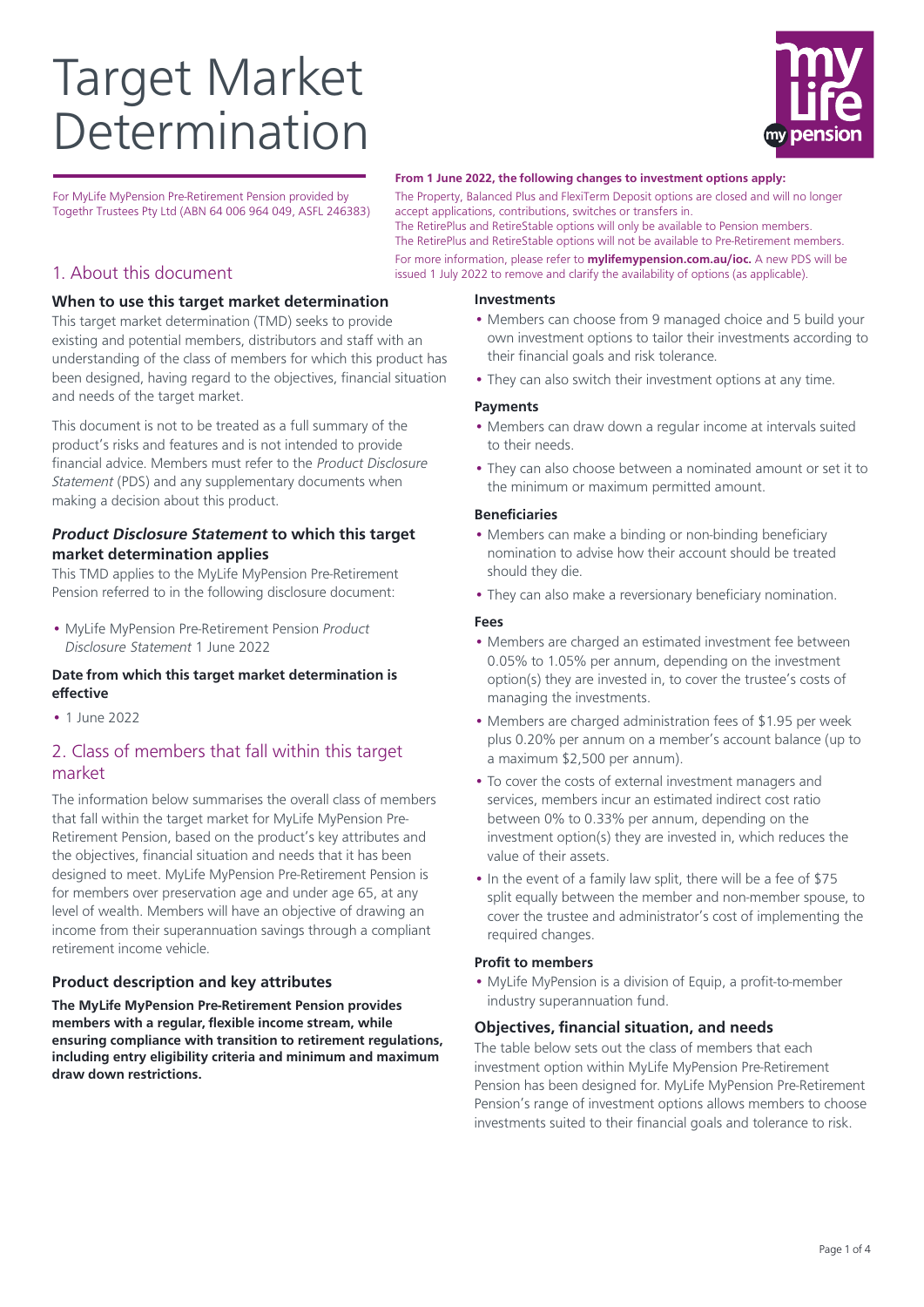| <b>Growth Plus</b>        | • This option is designed for members who<br>are prepared to accept an aggressive asset                                                                                                                            | <b>Balanced</b>     | • This option is designed for members who<br>want a balance between risk and return.                                                                                                                                  |
|---------------------------|--------------------------------------------------------------------------------------------------------------------------------------------------------------------------------------------------------------------|---------------------|-----------------------------------------------------------------------------------------------------------------------------------------------------------------------------------------------------------------------|
|                           | allocation which has the potential of providing<br>higher returns, but also increases the risk of a<br>negative return.                                                                                            |                     | • Members will be seeking a net return of at<br>least 2.5% p.a. above inflation (measured by<br>CPI) over rolling 7-year periods to achieve their                                                                     |
|                           | • Members will be seeking a net return of at<br>least 4.25% p.a. above inflation (measured<br>by CPI) over rolling 10-year periods to achieve<br>their investment objective.                                       |                     | investment objective.<br>• The minimum suggested time frame to invest<br>in this product is 7 years.                                                                                                                  |
|                           | • The minimum suggested time frame to invest<br>in this product is 10 years.                                                                                                                                       |                     | • The risk level of this option is medium to high,<br>with a likelihood of negative returns occurring<br>3.7 years in a 20-year period.                                                                               |
|                           | • The risk level of this option is high, with a<br>likelihood of negative returns occurring 5.3<br>years in a 20-year period.                                                                                      | <b>Conservative</b> | • This option is designed for members who wish<br>to select a lower returning asset allocation in                                                                                                                     |
| Growth                    | • This option is designed for members who<br>are prepared to accept an aggressive asset<br>allocation which has the potential of providing<br>higher returns, but also increases the risk of a<br>negative return. |                     | exchange for more stability and security.<br>• Members will be seeking a net return of at<br>least 2% p.a. above inflation (measured by<br>CPI) over rolling 5-year periods to achieve their<br>investment objective. |
|                           | • Members will be seeking a net return of at<br>least 4% p.a. above inflation (measured by<br>CPI) over rolling 10-year periods to achieve<br>their investment objective.                                          |                     | • The minimum suggested time frame to invest<br>in this product is 5 years.<br>• The risk level of this option is medium, with a<br>likelihood of negative returns occurring 2 years                                  |
|                           | • The minimum suggested time frame to invest<br>in this product is 10 years.                                                                                                                                       | <b>RetirePlus</b>   | in a 20-year period.<br>• This option is designed for members seeking                                                                                                                                                 |
|                           | • The risk level of this option is high, with a<br>likelihood of negative returns occurring 5.3<br>years in a 20-year period.                                                                                      |                     | returns above CPI over the long term and who<br>are looking for additional protection against<br>market risk.                                                                                                         |
| <b>Balanced</b><br>Growth | • This option is designed for members who<br>want a balance between risk and return but<br>who are prepared to accept an asset allocation<br>weighted towards growth assets.                                       |                     | • Members will be seeking a net return of at<br>least 3% p.a. above inflation (measured by<br>CPI) over rolling 10-year periods to achieve<br>their investment objective.                                             |
|                           | • Members will be seeking a net return of at<br>least 3.5% p.a. above inflation (measured by                                                                                                                       |                     | • The minimum suggested time frame to invest<br>in this product is 10 years.                                                                                                                                          |
|                           | CPI) over rolling 10-year periods to achieve<br>their investment objective.                                                                                                                                        |                     | • The risk level of this option is medium to high,<br>with a likelihood of negative returns occurring<br>3.6 years in a 20-year period.                                                                               |
|                           | • The minimum suggested time frame to invest<br>in this product is 10 years.                                                                                                                                       | <b>RetireStable</b> | • This option is designed for members seeking                                                                                                                                                                         |
|                           | • The risk level of this option is high, with a<br>likelihood of negative returns occurring 4.3<br>years in a 20 year-period.                                                                                      |                     | returns above CPI over the long term and who<br>are looking for additional protection against<br>market risk with less growth assets than<br>RetirePlus.                                                              |
| <b>Balanced Plus</b>      | • This option is designed for members who<br>want a balance between risk and return but<br>who are prepared to accept a more aggressive<br>asset allocation than the Balanced option.                              |                     | • Members will be seeking a net return of at<br>least 2% p.a. a inflation (measured by CPI)<br>over rolling 5-year periods to achieve their<br>investment objective.                                                  |
|                           | • Members will be seeking a net return of at<br>least 3% p.a. above inflation (measured by<br>CPI) over rolling 7-year periods to achieve their                                                                    |                     | • The minimum suggested time frame to invest<br>in this product is 5 years.                                                                                                                                           |
|                           | investment objective.<br>• The minimum suggested timeframe to invest<br>in this product is 7 years.                                                                                                                |                     | • The risk level of this option is medium, with<br>a likelihood of negative returns occurring 2.2<br>years in a 20-year period.                                                                                       |
|                           | • The risk level of this option is medium to high,<br>with a likelihood of negative returns occurring<br>3.9 years in a 20-year period.                                                                            |                     |                                                                                                                                                                                                                       |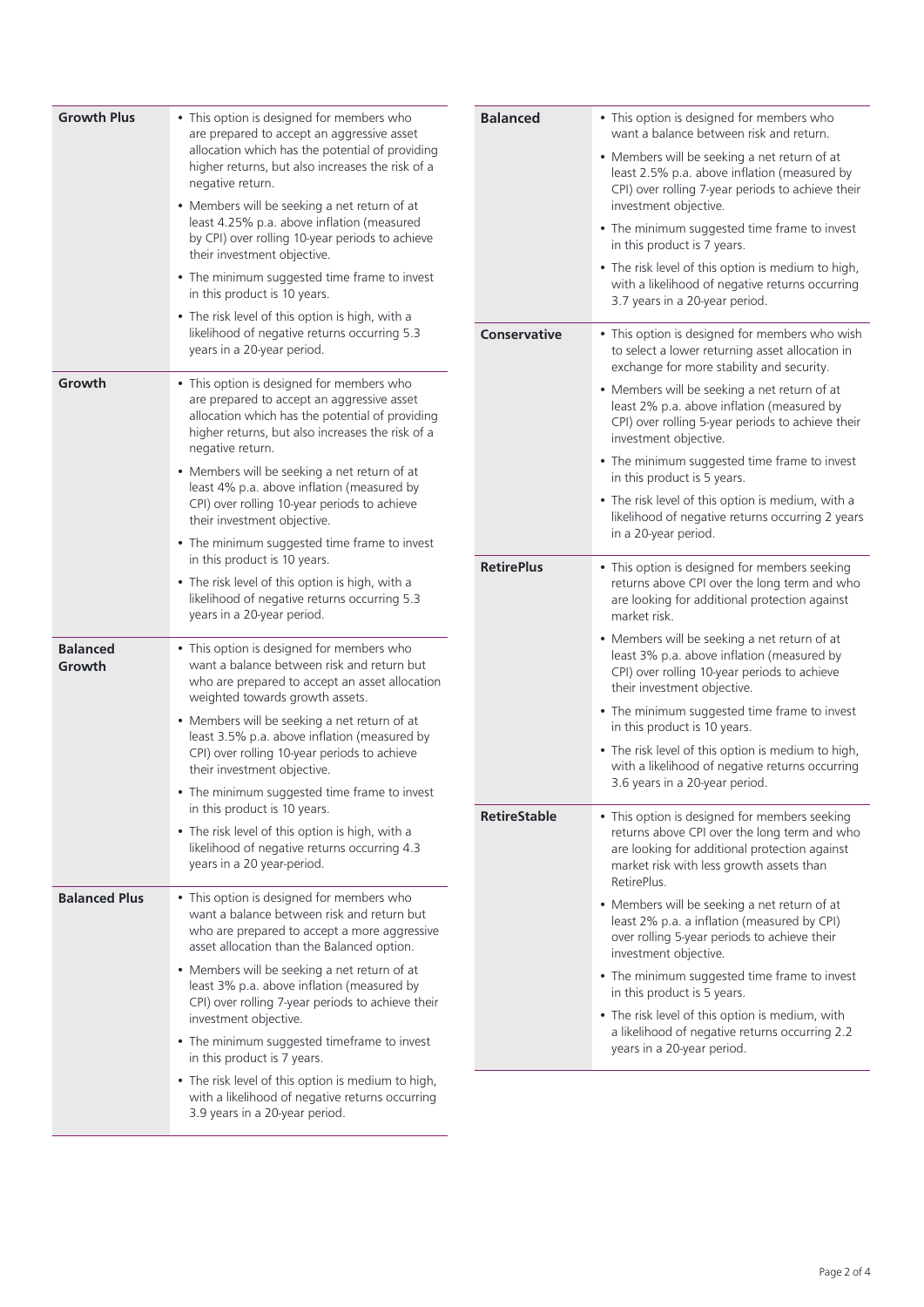| <b>PositiveIMPACT</b>              | • This option is designed for members seeking<br>moderate to high levels of capital growth over<br>the long term with clear and tangible social<br>and environmental impacts.<br>• Members will be seeking a net return of at<br>least 3.5% p.a. above inflation (measured by<br>CPI) over rolling 10-year periods to achieve<br>their investment objective. | Div<br>Int         |
|------------------------------------|--------------------------------------------------------------------------------------------------------------------------------------------------------------------------------------------------------------------------------------------------------------------------------------------------------------------------------------------------------------|--------------------|
|                                    | • The minimum suggested time frame to invest<br>in this product is 10 years.<br>• The risk level of this option is high, with a<br>likelihood of negative returns occurring in 4.6<br>years in a 20-year period.                                                                                                                                             |                    |
| <b>Australian</b><br><b>Shares</b> | • This option is designed for members who<br>are prepared to accept an aggressive asset<br>allocation which has the potential of providing<br>higher returns, but also increases the risk of a<br>negative return.                                                                                                                                           |                    |
|                                    | • Members will be seeking to outperform the<br>S&P/ASX 300 Accumulation Index, over rolling<br>5-year periods to achieve their investment<br>objective.                                                                                                                                                                                                      | Cas                |
|                                    | • The minimum suggested timeframe to invest<br>in this product is 5 years.                                                                                                                                                                                                                                                                                   |                    |
|                                    | • The risk level of this option is very high, with a<br>likelihood of negative returns occurring in 6.4<br>years in a 20-year period.                                                                                                                                                                                                                        |                    |
| <b>Overseas Shares</b>             | This option is designed for members who<br>٠<br>are prepared to accept an aggressive asset<br>allocation which has the potential of providing<br>higher returns, but also increases the risk of a<br>negative return.                                                                                                                                        |                    |
|                                    | • Members will be seeking to outperform the<br>MSCI All Country World Index ex Australia<br>(70% unhedged / 30% hedged), over rolling<br>5-year periods to achieve their investment<br>objective.                                                                                                                                                            | Con<br>pro<br>Anal |
|                                    | • The minimum suggested time frame to invest<br>in this product is 5 years.                                                                                                                                                                                                                                                                                  | iden<br>and        |
|                                    | • The risk level of this option is very high, with<br>a likelihood of negative returns occurring in 6<br>years in a 20-year period.                                                                                                                                                                                                                          | pers<br>chos       |
| <b>Property</b>                    | • This option is designed for members who<br>wish to select a moderately aggressive asset<br>allocation, which increases the risk of negative<br>returns.                                                                                                                                                                                                    |                    |
|                                    | • Members will be seeking to outperform a<br>blend of the Mercer Australia Unlisted Property<br>Index (80%) and the FTSE EPRA/NAREIT<br>Global Index (20%, hedged), over rolling<br>5-year periods to achieve their investment<br>objective.                                                                                                                 |                    |
|                                    | • The minimum suggested time frame to invest<br>in this product is 5 years.                                                                                                                                                                                                                                                                                  |                    |
|                                    | • The risk level of this option is high, with a<br>likelihood of negative returns occurring in 4.7<br>years in a 20-year period.                                                                                                                                                                                                                             |                    |

| <b>Diversified Fixed</b><br><b>Interest</b> | • This option is designed for members who wish<br>to select a relatively defensive asset allocation<br>with more stability and security than more<br>aggressive asset allocations. This option is<br>expected to generate modest returns over<br>time, with a small but not zero chance of<br>negative return in any 12-month period and is<br>considered to be more aggressive than cash. |
|---------------------------------------------|--------------------------------------------------------------------------------------------------------------------------------------------------------------------------------------------------------------------------------------------------------------------------------------------------------------------------------------------------------------------------------------------|
|                                             | • Members will be seeking to outperform<br>a mix of the Bloomberg AusBond All<br>Maturities Composite Bond Index (50%) and<br>the Bloomberg Barclays Global Aggregate<br>Index (50%), hedged to Australian dollars,<br>over rolling 5-year periods to achieve their<br>investment objective.                                                                                               |
|                                             | • The minimum suggested time frame to invest<br>in this product is 5 years.                                                                                                                                                                                                                                                                                                                |
|                                             | • The risk level of this option is low to medium,<br>with a likelihood of negative returns occurring<br>in 1.5 years in a 20-year period.                                                                                                                                                                                                                                                  |
| Cash                                        | • This option is designed for members who wish<br>to select a very defensive asset allocation with<br>a very low chance of a negative return and<br>expected stable but lower returns over the<br>long term.                                                                                                                                                                               |
|                                             | • Members will be seeking to outperform the<br>Bloomberg AusBond Bank Bill Index over a<br>year to achieve their investment objective.                                                                                                                                                                                                                                                     |
|                                             | • There is no minimum period suggested for<br>holding this option.                                                                                                                                                                                                                                                                                                                         |
|                                             | • The risk level of this option is very low, with<br>negative returns occurring 0 years in a 20 year<br>period.                                                                                                                                                                                                                                                                            |
|                                             |                                                                                                                                                                                                                                                                                                                                                                                            |

## **Consistency between target market and the product**

lysis has determined that the needs and objectives of the itified class of members align with the key terms, attributes features of the product as list above. The product provides sonalisation through a variety of options and features as sen by the member.